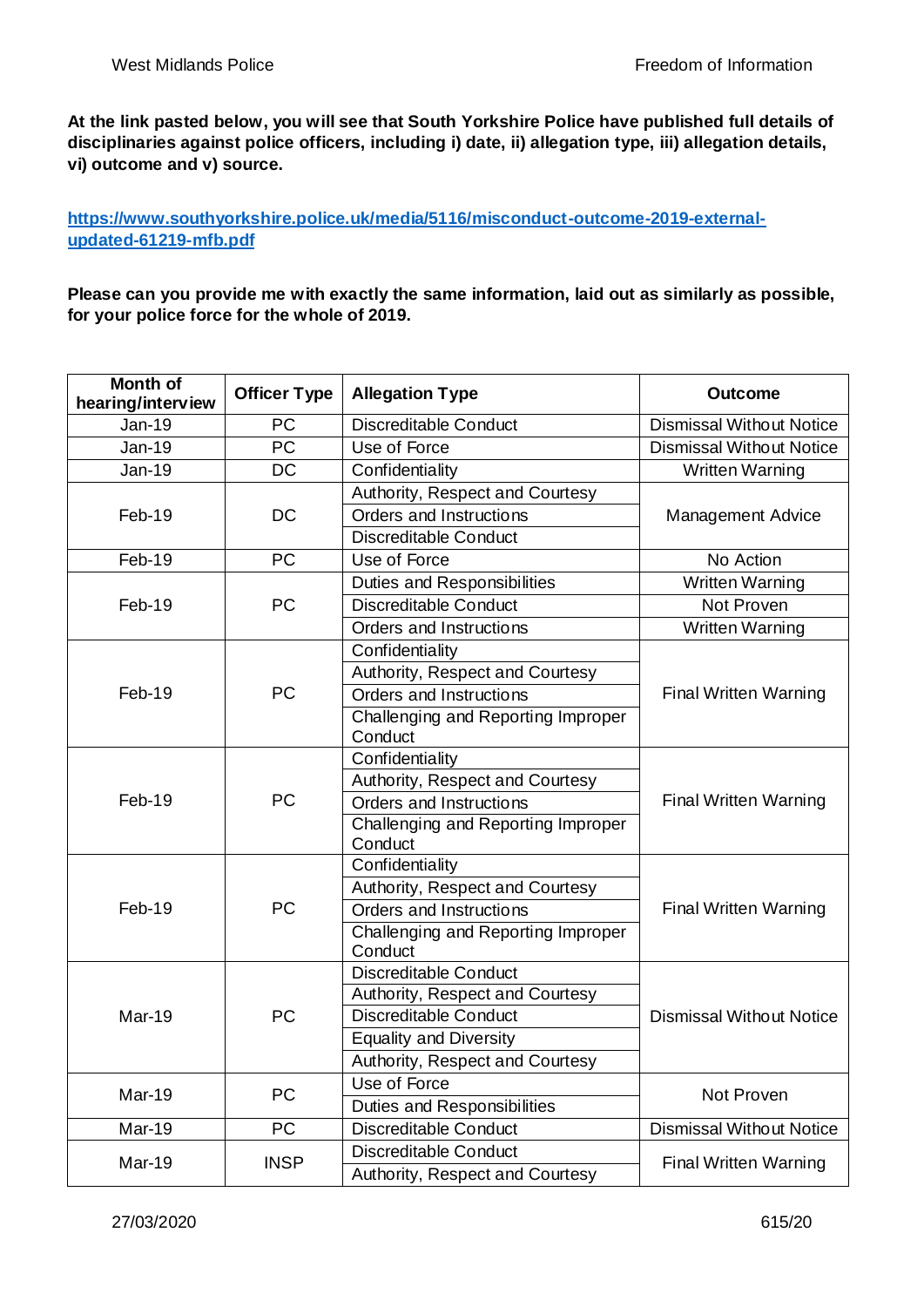|               |                           | Authority, Respect and Courtesy    |                                 |
|---------------|---------------------------|------------------------------------|---------------------------------|
| Mar-19        | PC                        | <b>Equality and Diversity</b>      | <b>Dismissal Without Notice</b> |
|               |                           | Discreditable Conduct              |                                 |
| May-19        | PC                        | Discreditable Conduct              | <b>Dismissal Without Notice</b> |
|               |                           | Fitness for Duty                   |                                 |
|               |                           | Orders and Instructions            |                                 |
| May-19        | DC                        | Honesty and Integrity              |                                 |
|               |                           | <b>Duties and Responsibilities</b> | <b>Dismissal Without Notice</b> |
|               |                           | Authority, Respect and Courtesy    |                                 |
|               |                           | <b>Discreditable Conduct</b>       |                                 |
| May-19        |                           | Authority, Respect and Courtesy    |                                 |
|               | <b>SGT</b>                | Discreditable Conduct              | No Action                       |
|               |                           | Authority, Respect and Courtesy    |                                 |
| May-19        | <b>Student</b><br>Officer | <b>Equality and Diversity</b>      | <b>Management Advice</b>        |
|               |                           | <b>Discreditable Conduct</b>       |                                 |
|               |                           | <b>Duties and Responsibilities</b> |                                 |
| Jun-19        | PC                        | Orders and Instructions            | <b>Final Written Warning</b>    |
|               |                           | Orders and Instructions            |                                 |
| Jun-19        | DC                        | <b>Equality and Diversity</b>      | <b>Written Warning</b>          |
|               |                           | <b>Discreditable Conduct</b>       |                                 |
|               |                           | Authority, Respect and Courtesy    | <b>Written Warning</b>          |
| <b>Jul-19</b> | PC                        | <b>Discreditable Conduct</b>       | <b>Written Warning</b>          |
|               |                           | <b>Duties and Responsibilities</b> | Not Proven                      |
|               |                           | Authority, Respect and Courtesy    | No Action                       |
|               |                           | Confidentiality                    | No Action                       |
|               | PC                        | Authority, Respect and Courtesy    | Management Advice               |
| <b>Jul-19</b> |                           | Confidentiality                    | Management Advice               |
|               |                           | Authority, Respect and Courtesy    | No Action                       |
|               |                           | <b>Discreditable Conduct</b>       | No Action                       |
|               |                           | Discreditable Conduct              | <b>Management Advice</b>        |
|               | PC                        | Discreditable Conduct              | <b>Dismissal Without Notice</b> |
| <b>Jul-19</b> |                           | Authority, Respect and Courtesy    |                                 |
|               |                           | <b>Discreditable Conduct</b>       |                                 |
|               |                           | Authority, Respect and Courtesy    |                                 |
|               | PC                        | <b>Discreditable Conduct</b>       | Would have been                 |
| <b>Jul-19</b> |                           | <b>Fitness for Duty</b>            | dismissed                       |
| <b>Jul-19</b> | PC                        | <b>Discreditable Conduct</b>       |                                 |
|               |                           | <b>Discreditable Conduct</b>       |                                 |
|               |                           | Confidentiality                    |                                 |
|               |                           | Authority, Respect and Courtesy    | <b>Dismissal Without Notice</b> |
|               |                           | Authority, Respect and Courtesy    |                                 |
|               |                           | Authority, Respect and Courtesy    |                                 |
|               |                           | Orders and Instructions            |                                 |
| <b>Jul-19</b> | PC                        | Orders and Instructions            | <b>Management Advice</b>        |
|               |                           | Duties and Responsibilities        |                                 |
|               |                           | <b>Discreditable Conduct</b>       |                                 |
|               |                           | Authority, Respect and Courtesy    |                                 |
| Aug-19        | <b>INSP</b>               | <b>Equality and Diversity</b>      | Written Warning                 |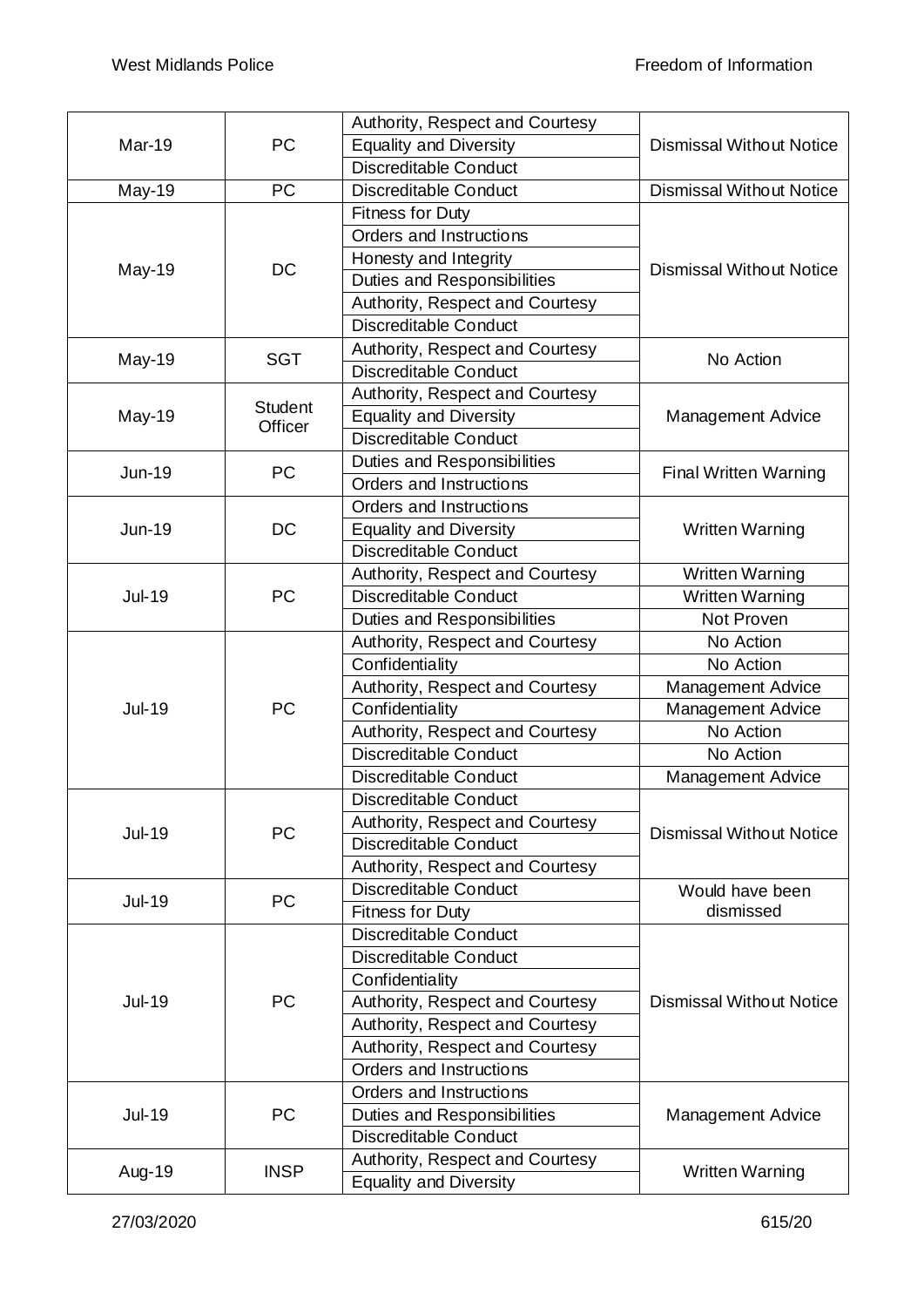|               |            | Discreditable Conduct                                    |                                            |
|---------------|------------|----------------------------------------------------------|--------------------------------------------|
| Sep-19        | <b>PC</b>  | Use of Force                                             | No Action                                  |
|               |            | Use of Force                                             |                                            |
|               |            | Authority, Respect and Courtesy                          |                                            |
|               |            | <b>Discreditable Conduct</b>                             |                                            |
|               |            | Use of Force                                             |                                            |
|               |            | Use of Force                                             |                                            |
|               |            | Authority, Respect and Courtesy                          |                                            |
|               |            | <b>Discreditable Conduct</b>                             |                                            |
| Sep-19        | <b>PC</b>  | <b>Discreditable Conduct</b>                             | <b>Would Have Been</b><br><b>Dismissed</b> |
| Sep-19        | <b>PC</b>  | <b>Discreditable Conduct</b>                             | <b>Dismissal Without Notice</b>            |
| Sep-19        | <b>SGT</b> | <b>Discreditable Conduct</b>                             | <b>Dismissal Without Notice</b>            |
|               |            | <b>Equality and Diversity</b>                            |                                            |
|               |            | Authority, Respect and Courtesy                          |                                            |
| Sep-19        | PC         | <b>Discreditable Conduct</b>                             | <b>Final Written Warning</b>               |
|               |            | Challenging and Reporting Improper<br>Conduct            |                                            |
|               |            | <b>Equality and Diversity</b>                            |                                            |
|               |            | Authority, Respect and Courtesy                          |                                            |
| Sep-19        | PC         | <b>Discreditable Conduct</b>                             | <b>Final Written Warning</b>               |
|               |            | Challenging and Reporting Improper                       |                                            |
|               |            | Conduct                                                  |                                            |
| Oct-19        | <b>DC</b>  | <b>Discreditable Conduct</b>                             | <b>Dismissal Without Notice</b>            |
|               |            | Authority, Respect and Courtesy                          |                                            |
| Oct-19        | PC         | Use of Force                                             | Not Proven                                 |
|               |            | <b>Discreditable Conduct</b>                             |                                            |
|               | DS         | Authority, Respect and Courtesy                          | <b>Final Written Warning</b>               |
| Oct-19        |            | <b>Discreditable Conduct</b>                             |                                            |
|               |            | <b>Equality and Diversity</b>                            |                                            |
|               |            | Authority, Respect and Courtesy                          |                                            |
| Oct-19        |            |                                                          | Written Warning                            |
|               | PC         | Orders and Instructions                                  |                                            |
|               |            | <b>Fitness for Duty</b>                                  | Management Advice<br>No Action             |
| <b>Nov-19</b> | <b>PS</b>  | Challenging and Reporting Improper                       | <b>Written Warning</b>                     |
|               |            | Conduct                                                  |                                            |
|               |            | <b>Discreditable Conduct</b>                             |                                            |
| <b>Nov-19</b> | PC         | Duties and Responsibilities                              | <b>Would Have Been</b><br><b>Dismissed</b> |
|               |            | <b>Equality and Diversity</b>                            |                                            |
|               |            | Authority, Respect and Courtesy<br>Honesty and Integrity |                                            |
|               |            | Authority, Respect and Courtesy                          |                                            |
|               |            | <b>Equality and Diversity</b>                            |                                            |
|               |            | <b>Discreditable Conduct</b>                             | Would have been                            |
| <b>Nov-19</b> | <b>SGT</b> | Honesty and Integrity                                    | dismissed                                  |
|               |            | Authority, Respect and Courtesy                          |                                            |
|               |            | <b>Equality and Diversity</b>                            |                                            |
|               |            | Discreditable Conduct                                    |                                            |